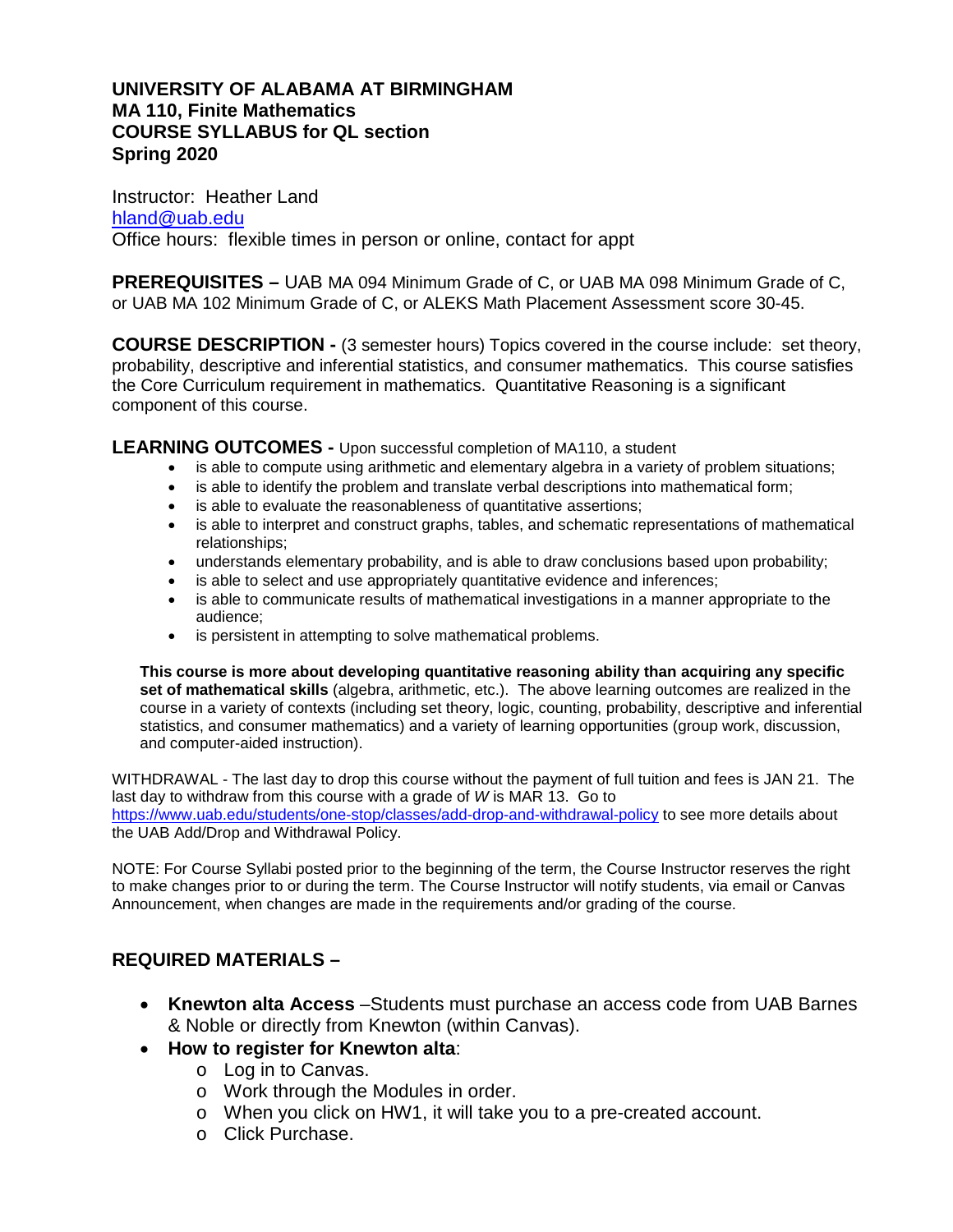- Select Plan or Enter Code (purchased from UAB Barnes & Noble)
- *You may also select Courtesy Access (only good for 14 days).*
- **Note that once Courtesy Access expires, you will no longer have** access to your HW, Quizzes, and Tests. No extensions of deadlines are given for failure to purchase your required access to Knewton.

# • **Testing with ProctorU:**

- o NO paper allowed.
- o May use an **8 1/2 x 11 white board** (dry-erase).
- o **REQUIRED:**
	- **Webcam and microphone**
	- **Strong internet connection**
	- **Mirror or reflective device**
	- **Valid government-issued valid ID**
	- **Private room**
- o *Note that the following Cannot be used for testing with ProctorU:* Chromebooks, Tablets, Linux operating systems, Virtual machines, Windows 10 in S mode, Surface RT.

**ATTENDANCE/PARTICIPATION POLICY –** Although physical class meetings are not part of this course, participation in all learning activities is REQUIRED and points will be awarded.

- The class week begins on Monday and ends on Sunday.
- Students must complete each Module in order.
- Students must be available to work on assignments throughout the week.
- All assignments have deadlines, and some have limited availability.

**Extended Absences**: Attendance is fundamental to course objectives and to the integrity of this course. Courses in the Mathematics Department require a variety of activities that involve interaction with the instructor and/or interaction with other students. Excessive absences and missed assignments seriously jeopardize a student's ability to successfully complete the course. In the event of excessive absences, students should be prepared to officially withdraw from the course. Go to <https://www.uab.edu/students/one-stop/classes/add-drop-and-withdrawal-policy> to view the UAB Add/Drop and Withdrawal Policy.

# **STUDENT EXPECTATIONS STATEMENT**

The Course Syllabus and Schedule serve as a Contract by which the student must comply. An excuse of "not knowing" information covered in these documents is not an acceptable excuse for making mistakes in this class.

- Students are required to go to Canvas and complete each Module.
- Students are required to complete weekly assignments and learning activities by the deadline. All deadlines are based on CENTRAL TIME. **There are NO EXTENSIONS of DEADLINES**.
- Students are expected to submit ALL assignments by the due dates.
- Students are expected to participate in weekly Group Discussions in Canvas.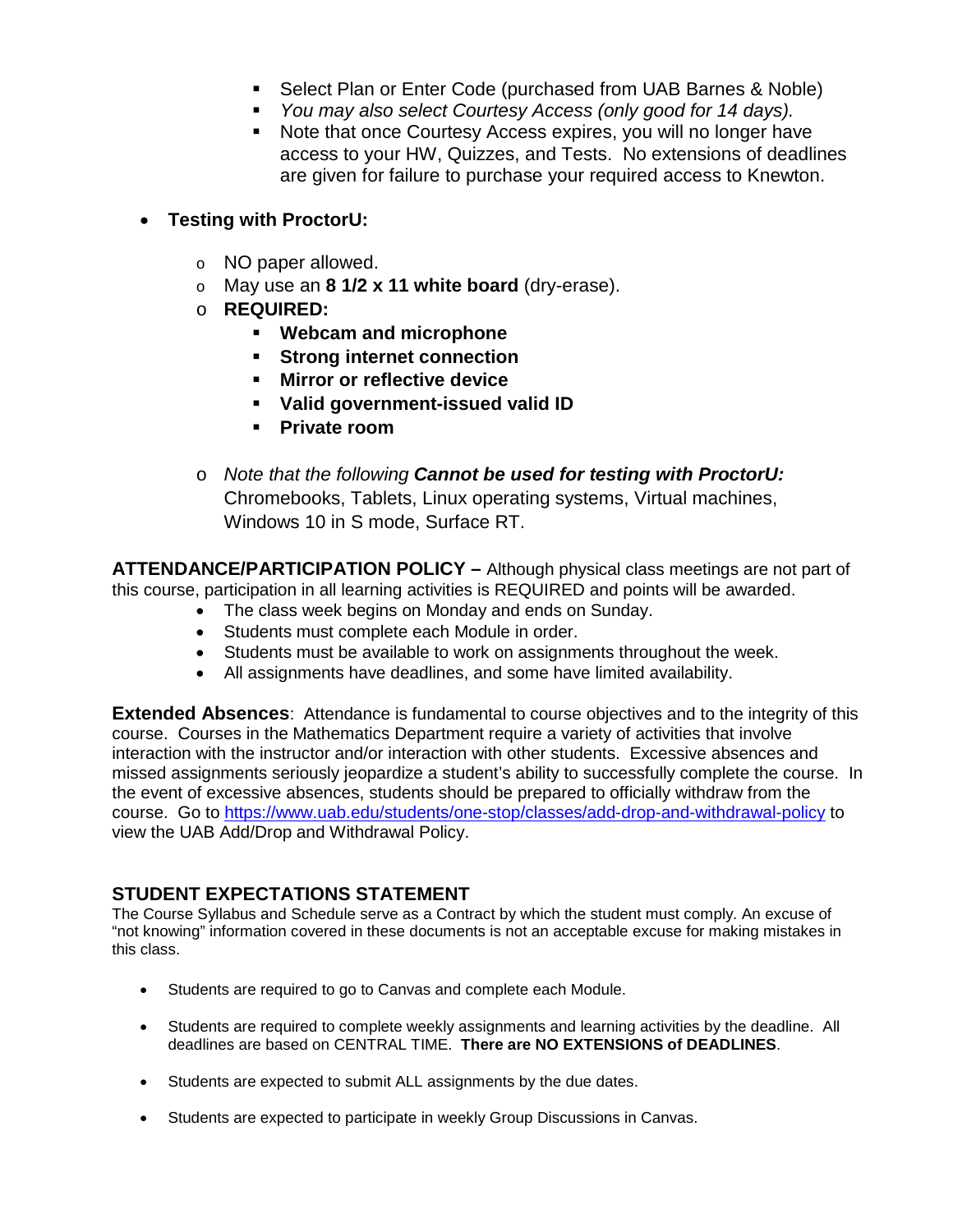- Students are expected to submit individually written solutions to Problems in Canvas. Problems are NOT accepted late or by in email.
- Students are expected to maintain an active BlazerNet account.
- Students are expected to read all sections in the Canvas website for this course before beginning work on the assignments, and they must visit this site at least once every 24 hours.
- Students are expected to **check their UAB email daily** and respond within 48 hours to instructor emails.
- All students are required to obtain and use the UAB email address that is automatically assigned to them as UAB students. All official correspondence will be sent ONLY to the @UAB.edu email address.
- All students are responsible for ensuring that the correct UAB email address is listed in Canvas by the end of Week 1, and that their UAB email account is in proper working order during the entire time they are enrolled at UAB. Email is the only way the Course Instructor can, at least initially, communicate with students. It is the student's responsibility to make sure a valid email address is provided. Failure on the student's part to do so can result in the student missing important information that could affect his grade. **Students are responsible for the information that is sent to their UAB email account.** The Course Instructor will not accept emails sent from other accounts.
- Students are expected to follow the instructions for each assignment. Assignments are not accepted after the deadline, and a deduction in points will be applied to submitted assignments which do not comply with the instructions or are incomplete.
- **Students are expected to devote an average of 8 to 12 hours per week to this class**.
- **Students are expected to have a back-up plan** in the event their computer has operational problems, there is loss of electricity, or there is loss of Internet access. These are not an excuse for late or incomplete submission of assignments, nor are they acceptable reasons for an assignment deadline extension. UAB's MLL, most public libraries, school libraries, university libraries, etc. have computers with Internet access and are available for use by the public.
- The **Math Learning Lab** (**MLL**) in 202 Heritage Hall is available for student use Monday through Friday. Students in this course may use the computers to complete assignments, and they may get assistance from math tutors. Tutors will not solve all of your problems or sit with you for extended periods of time, but they will help guide you so that you can complete your work independently. No appointment is necessary. The hours of operation in the Fall and Spring are usually Monday through Thursday 9:00am to 8:00pm, and Fridays 9:00am to 3:00pm, and in the Summer the hours are usually Monday through Thursday 9:00am to 7:00pm, and Fridays 9:00am to 2:00pm. The MLL is closed during all holidays and breaks, and also during final exams (except for testing). For more information, go to [http://www.uab.edu/cas/mathematics/mll.](http://www.uab.edu/cas/mathematics/mll) Please note that all computer use in the MLL is monitored.
- Students are expected to participate in this course by following the Course Syllabus, Class Schedule, and any additional information provided by the Course Instructor.
- Students are expected to remain in regular contact with the Course Instructor via UAB email or Canvas. The course instructor will communicate on the Canvas Announcements page and/or via email.
- **Students are expected to use their UAB or Canvas email** for one-on-one instructor/student conferencing or to schedule an individual meeting. If a student has a question about the material, then he should ask for help by email. He may also come to the Math Learning Lab whenever it is open and ask the tutors for help.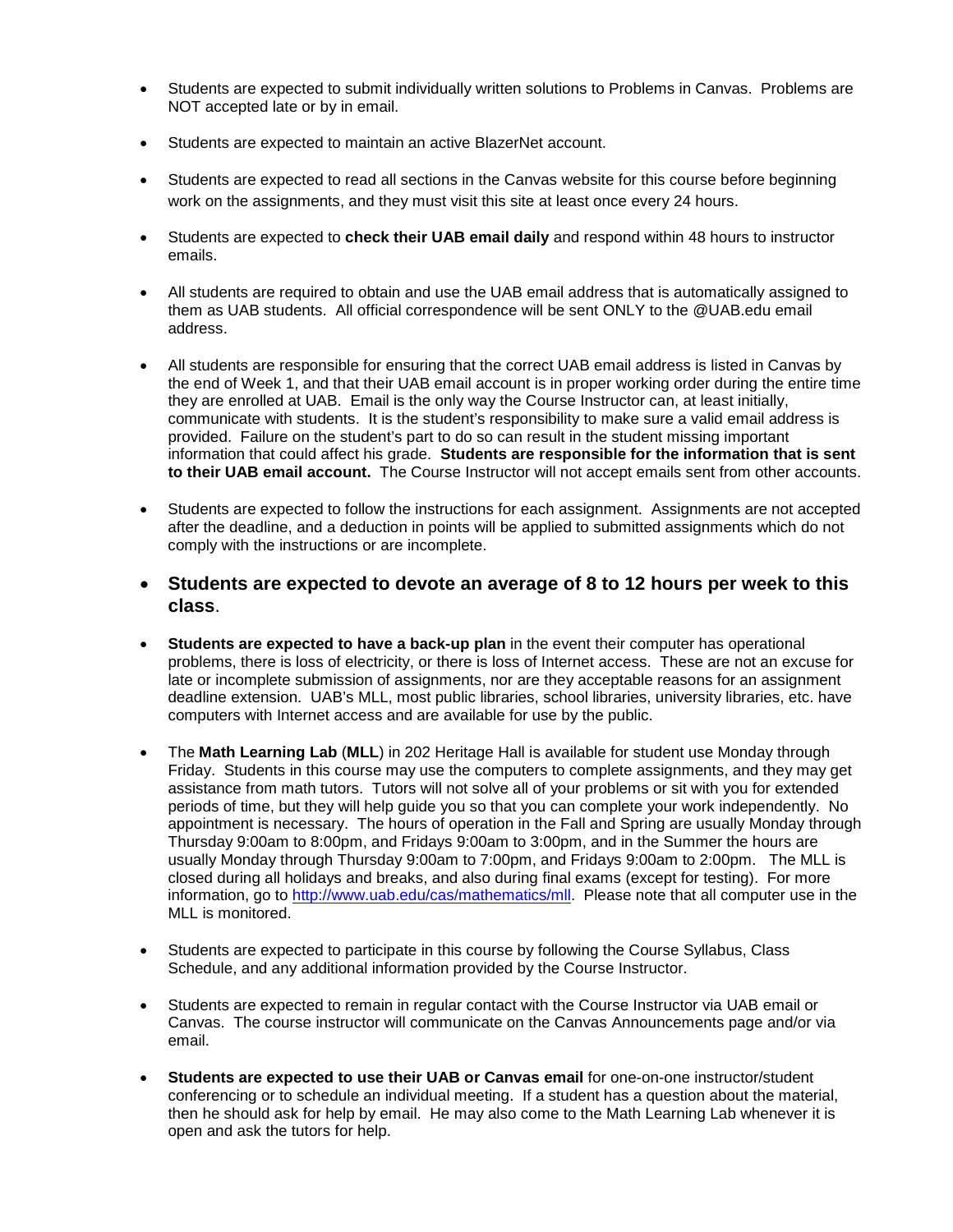- **Students are expected to review their Canvas grades and comments regularly**. The Course Instructor does not use email to communicate grades or comments about graded assignments. Assignments are usually graded within one week of the deadline. It is the student's responsibility to review grades one week after the deadline and email the Course Instructor within the same time period if a grade is not showing.
- **Students are expected to review their progress and overall grade** by clicking on **UAB grade for MA 110** in Canvas or by going to<https://secure.cas.uab.edu/mll/db> **on a regular basis** (after the first two weeks of class)**. Scores are uploaded regularly** by the instructor**.**
- Students in this class will be expected to:
	- o Speak and write Standard English.
	- o Work cooperatively with others.
	- o Possess independent reading and study skills at the university level.
	- o Possess basic computer skills.
	- o Possess the appropriate computer software and hardware necessary for successful participation in the class.
- Because instructional materials on the course website may be copyrighted, students may not download materials on the site to their desktops, laptops, or PDAs, or alter or distribute any materials on the course site, unless clearly directed to do so.

# **TECHNOLOGY REQUIREMENTS -** Students must have access to:

- BlazerNet.
	- o <https://uab.edu/blazernet>
	- o For trouble with BlazerNet go to BlazerID Central: <https://idm.uab.edu/bid/reg>
- Canvas
	- o Link from BlazerNet or [http://www.uab.edu/elearning/canvas.](http://www.uab.edu/elearning/canvas)
	- o Canvas help: Log in and click on the Help? button on the left.
- Knewton alta
	- o Link from Canvas in Modules.
	- o Knewton help: Use Chat or click Help
- ProctorU
	- o Link from Canvas navigation within course.
	- o ProctorU help: Click Support or Chat
- **Chrome is the recommended browser.**
- A UAB email account -- accessed on a daily basis.
- Email software capable of sending and receiving attached files.
- For TESTING with ProctorU, students must use a computer with a microphone and webcam. A strong internet connection is required.
- Students must test their equipment with ProctorU before each test by going to: [http://proctoru.com/testitout.](http://proctoru.com/testitout)
- Ability to send a clear image or scan a document and create a pdf (for submitting handwritten work).
- Students must have:
	- o Reliable access to the Internet with a 56k modem or better.
	- o 8 GB RAM or better.
	- o Intel i5 processor or better.
	- o A personal computer capable of running Knewton alta and ProctorU:
		- <https://www.knewton.com/how-do-i-use-alta/>
			- <https://support.knewton.com/learning-with-knewton-s-alta>
		- [www.ProctorU.com/tech.php](http://www.proctoru.com/tech.php)
		- <https://test-it-out.proctoru.com/>
	- o Virus protection software, installed and active, to prevent the spread of viruses via the Internet and email. It should be continually updated!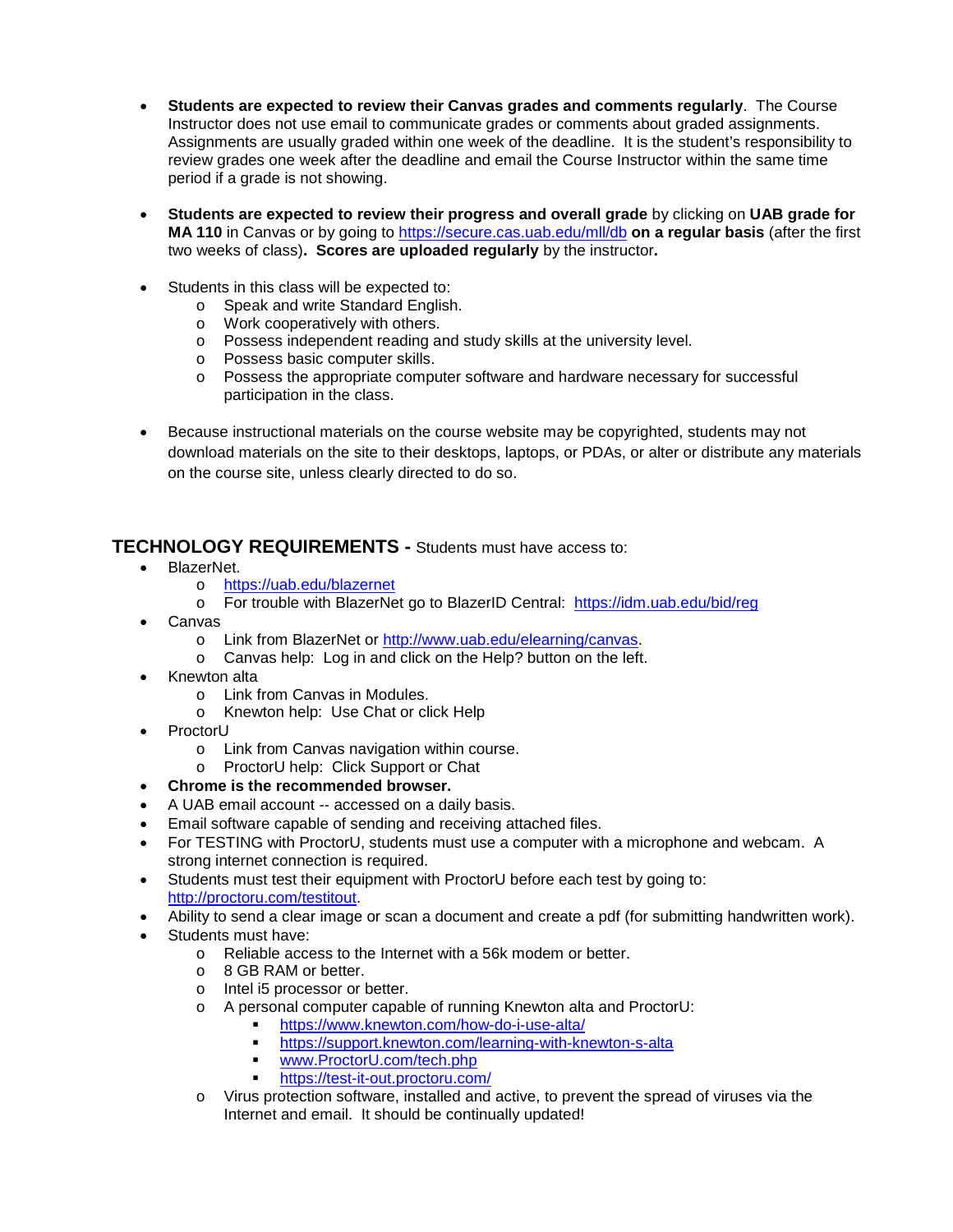• Not having a computer, computer problems, computer crashes, loss of Internet and/or loss of electricity are NOT acceptable excuses for late work, incomplete work, or a request for an assignment deadline extension. **Students are expected to have a back-up plan** in case any of these occur.

**CLASS SCHEDULE** - A copy of the class schedule is posted in Canvas. The class schedule identifies the specific dates and times of all assignments and deadlines. It also identifies the chapters and sections of the text that correspond to the homework, quizzes, and tests.

**COURSE STRUCTURE –** The course is set up as Weekly Modules in the UAB Learning Management System (LMS), CANVAS. Students must work through the Modules in order and complete all items. In order to do this, they must have reliable access to BlazerNet, Canvas, and Knewton alta\*.

- All information and assignments are in CANVAS, but \***paid access to Knewton alta is REQUIRED.** Students use Knewton alta software (within Canvas) to access most of the course material: instructional materials, HW, Quizzes, and Tests.
	- o **Knewton alta Access** –Students must purchase an access code from UAB Barnes & Noble *or* directly from Knewton (within Canvas).
		- **Log in to Canvas.**
		- **Work through the Module items in order.**
		- Click on HW1 (takes you to a pre-created account).
		- **Click Purchase.**
		- Select Plan or Enter Code (purchased from UAB Barnes & Noble)
		- *You may also select Courtesy Access (only good for 14 days).*

Note that once Courtesy Access expires, you will no longer have access to your HW and Quizzes. No extensions of deadlines are given for failure to purchase your required access to Knewton.

If technical problems are experienced with Canvas, students should click on the Help? Tab in Canvas or go the eLearning page: [http://www.uab.edu/elearning/canvas.](http://www.uab.edu/elearning/canvas) They should also inform the instructor.

Note that no make ups or extension of deadlines are given for technical problems. Students should go to the Technical Resources Module in Canvas to find technical help. They should also contact the instructor immediately.

# **Canvas ASSIGNMENTS:**

**Introduction Discussion** – This assignment allows students the opportunity to meet their classmates.

- Available in the Week 1 Module.
- Worth up to 6 points.
- No late submissions.

**Syllabus Quiz --** This assignment gives students an opportunity to demonstrate understanding about the course policies and expectations.

- Available in the Week 1 Module.
- 0 minute time limit.
- Worth up to 4 points.
- Unlimited number of attempts.
- Highest score attained will count.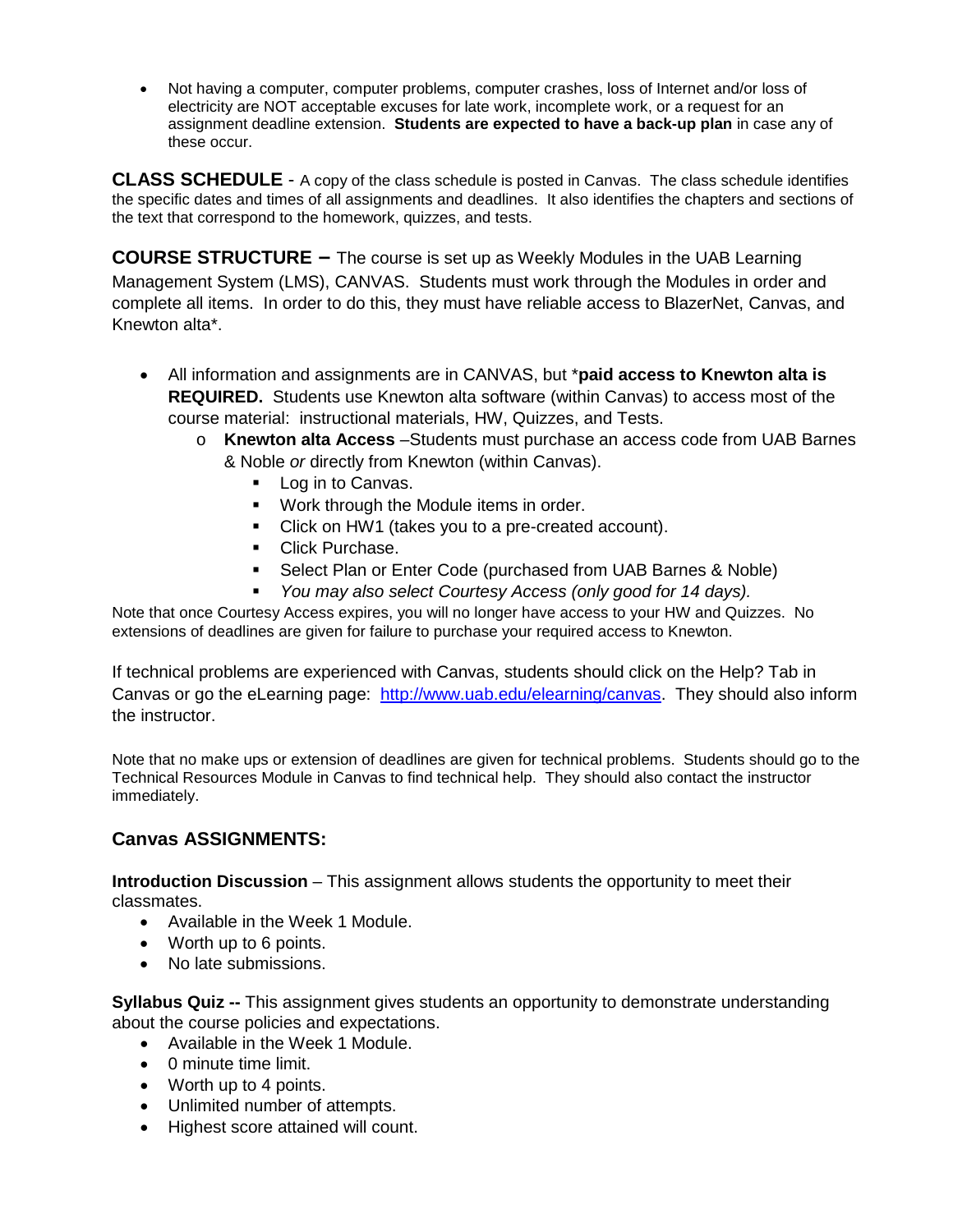- Once you begin the assignment, you must complete it in one sitting.
- No late submissions.

**Reading Quizzes (RQuiz)** – These assignments require students to read the powerpoints (in each Week's Resources) and test their understanding so they will be prepared for the lessons and activities.

- Available in the Weekly Modules.
- Read the powerpoint(s) in Canvas before you take the RQuiz.
- One or two RQuizzes per week (see schedule).
- 15 minute time limit.
- Worth up to 4 points each.
- Two attempts allowed.
- Highest score attained will count.
- May review after the second attempt.
- No late submissions.

# **Tests**

- Taken with ProctorU by appointment.
- Appointment must be made at least 72 hrs in advance or fees apply (and there may be limited/no availability).
- [Check your computer](https://proctoru.com/testitout) with ProctorU **before each test**.
- Make sure you meet the ProctorU technical requirements: <https://support.proctoru.com/hc/en-us/categories/115001818507>
- Valid ID required have two available.
- 50 minute time limit.
- Worth up to 150 points each.
- One attempt allowed.
- May review immediately after submission.
- Only allowed items:
	- o Computer operating system calculator (NO downloaded or handheld)
	- o **8 ½ x 11 whiteboard** (NO paper)
	- o All Tests formula sheet open in another window (not printed)
	- o Excel
- Prepare by going to the **Test Review Center** (available 14 days before the test deadline).
- If a student misses **one** Test, he may request to replace the missed grade by taking the Makeup Test during final exam week. The student must email a request form to the instructor no later than 12:00pm on the last day of classes. The Makeup Test is a 2 hour comprehensive test that covers all material. *Note that only ONE missed test may be replaced.*

Students who have technical issues with ProctorU should use: Need Help? Chat Now! at the bottom right.

Even though students take their Tests with ProctorU, we reserve the right to require a student to retake a test with ProctorU if any testing inconsistencies or questions of academic integrity arise during the testing session, or after the review of the recording by the instructor. Students will be responsible for payment of any fees to retake a Test. Academic misconduct undermines the purpose of education and can generally be defined as all acts of dishonesty in an academic or related matter, and it will not be tolerated.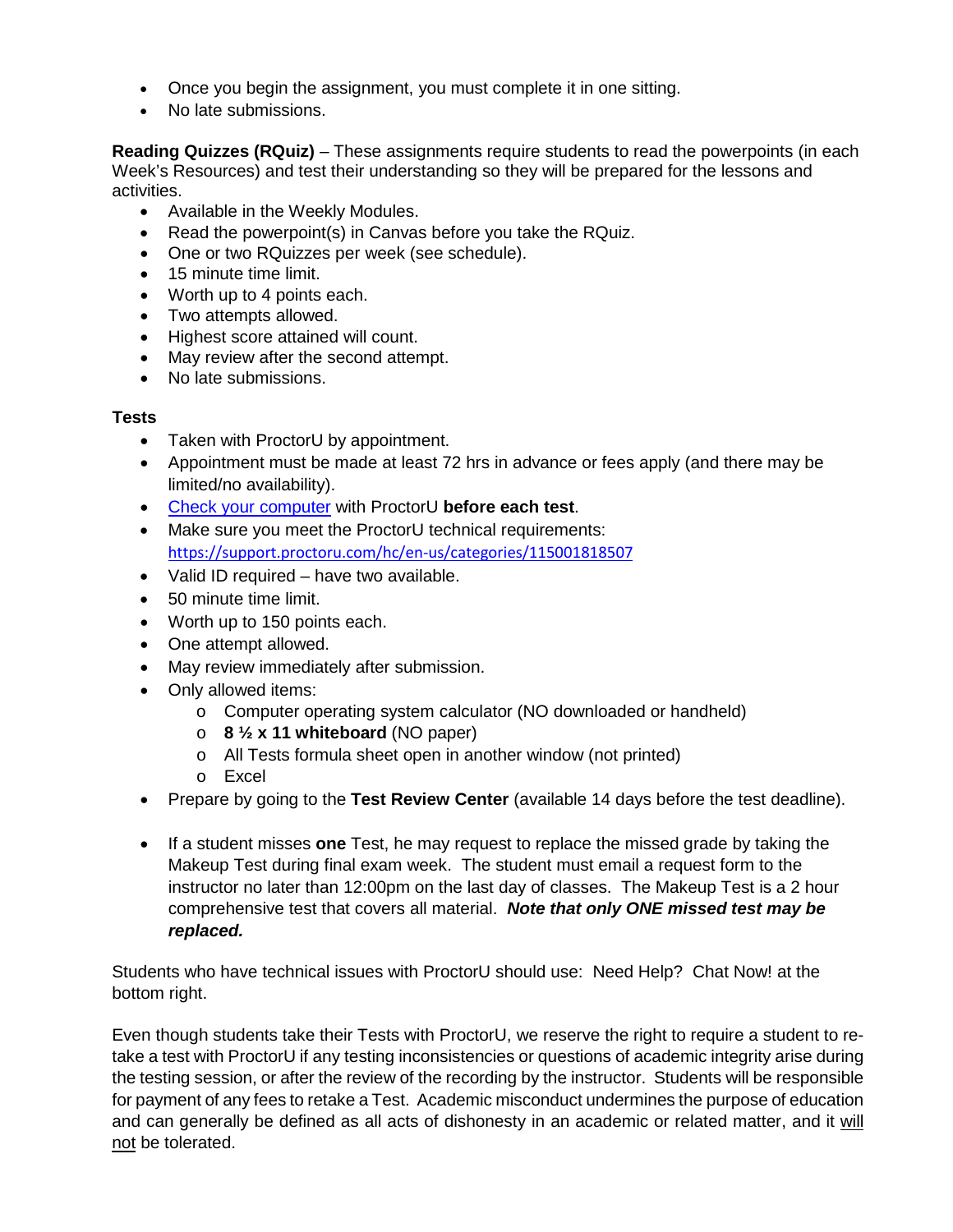**Discussions** – These assignments give students an opportunity to work together in a group to improve their quantitative reasoning ability and conceptual understanding of mathematical ideas.

- Available on three consecutive days in the Weekly Modules.
- Must post over two different days.
- Discuss your thoughts and ideas for solving the Problem --- one per post.
- Do not post an entire solution to the Problem (this may lead to plagiarism).
- Posts must be relevant, meaningful, and not repetitive.
- Reply to other group members to help them understand.
- No credit is given for short, repetitive, or one word posts.
- Worth up to 6 points each.
- See the rubric for details.
- No late submissions.

**Problems** – These assignments give students an opportunity to articulate their conceptual understanding of mathematical ideas.

- Available on three consecutive days in the Weekly Modules.
- Due the third day before 11:59pm central time.
- Each student submits a unique, individually written solution.
- If two or more students submit identical solutions, all will receive a score of 0.
- All submissions must be made in Canvas in the Problem.
- To submit: Click Submit Assignment (upper right) and select File Upload or Text Entry or Office 365, then click Submit Assignment.
- Verify that the upper right corner shows: *Submission √Submitted!*
- You may submit more than once as needed (all submissions will be saved).
- If you submit multiple times, please indicate which one(s) to grade.
- Only files allowed: pdf, doc, docs, jpeg, xls, jpg, png.
- Worth up to 5 points each.
- See the rubric for details.
- No late submissions.

# **Knewton alta assignments in Canvas (***Access code REQUIRED***):**

**Homework (HW)** – Knewton alta is designed to work the way you learn—by completing HW assignments. All of your course material (including text instruction like what you might find in a book) plus videos, animations and worked examples, are presented to you in alta at the moment you need it. Once you begin a HW assignment, alta recognizes pretty quickly what you know or don't know and will adapt the HW assignment dynamically to your specific learning level.

When alta identifies a knowledge gap from your past, it will give you instructional support and a few extra questions until you've shown that you understand the concept, and can demonstrate proficiency by completing the assignment. Because alta is adapting to your personal learning, some of you will complete the HW assignment quickly, and some of you may take longer. (You'll see this in your progress bar.)

*Guessing is highly discouraged. Guessing will only mess with alta's ability to recommend the right content for you and could create a longer assignment experience.*

- Available in the Weekly Modules, but students may work ahead one week.
- Multiple HW assignments are due each week.
- Each HW corresponds to one lesson that is listed in its title. For example, HW1, 1.4.1.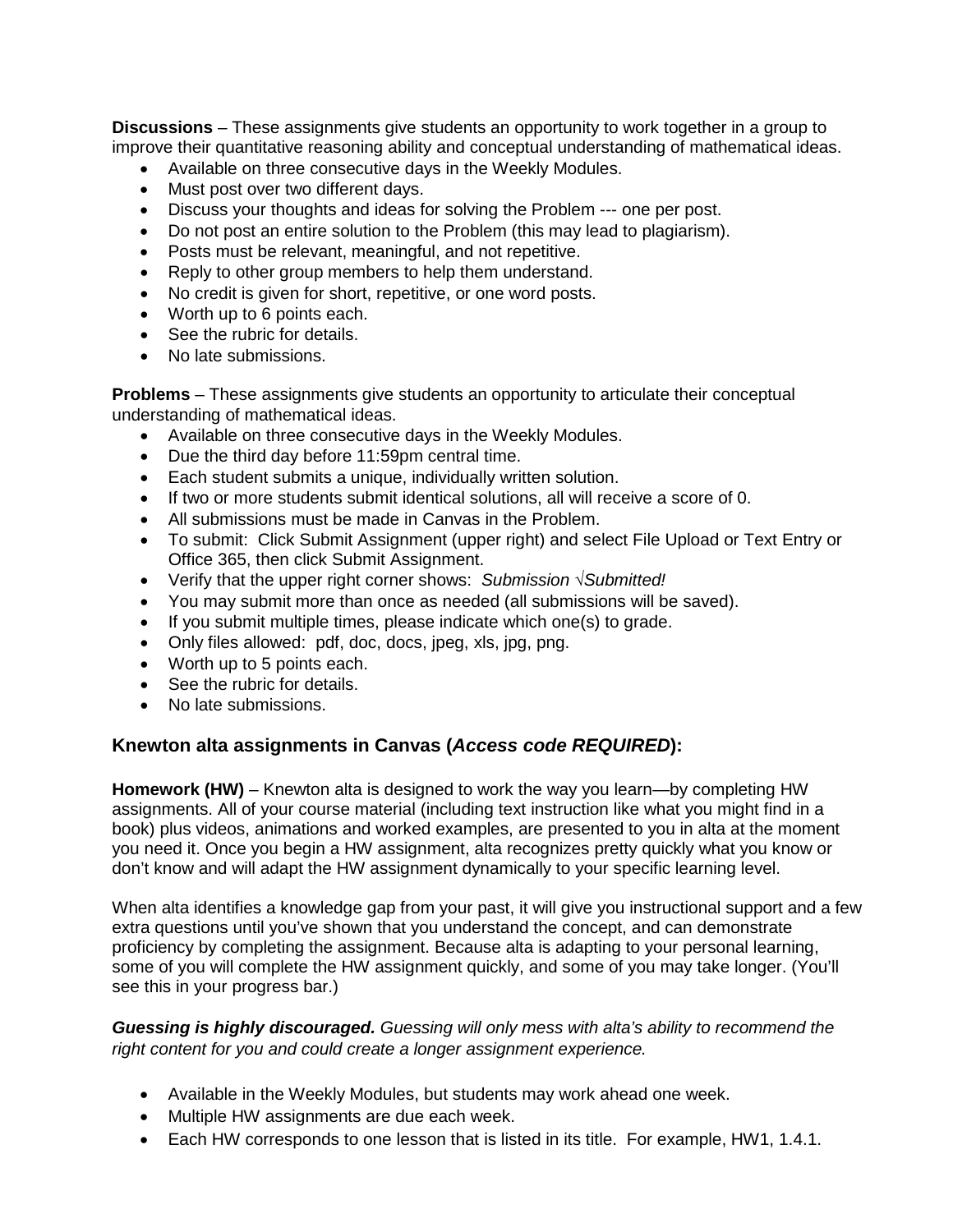- View Related Instruction before you begin answering questions.
- Click on More Instruction within a question if you aren't ready to answer and need help.
- Do not guess (makes HW longer).
- Length and time varies.
- Adaptive based on mastery.
- Worth up to 8 points each.
- May be completed late for a 50% penalty on the late work.
	- o All late HW must be completed by noon on Friday of final exam week in order to count towards your final grade.
- If you are struggling and need help, reach out to the instructor.

#### **Quizzes**

- Available in the Weekly Modules.
- One Quiz most weeks that covers multiple lessons.
- 15 minute time limit.
- Worth up to 5 points each.
- Two attempts allowed.
- Highest score attained will count.
- May review after the deadline.
- No late submissions.

**COURSE GRADES -** Students earn their grade in the course by accumulating points. There is a maximum of 1000 points available. Students should earn as many points as possible throughout the semester by completing all assignments by the deadline.

All assignment scores will be posted in Canvas, but the total points and overall grade will be maintained at UAB Grade for MA 110 (beginning a few days after the drop/add period ends). Go to Canvas and click on **UAB Grade for MA 110,** or go to [https://secure.cas.uab.edu/mll/db/.](https://secure.cas.uab.edu/mll/db/)

The instructor will enter scores at UAB Grade for MA 110 regularly after deadlines.

Note that **FINAL GRADES are awarded by TOTAL POINTS EARNED**, NOT by percentages. Percentages give students an idea of how they are doing in the class on a day-to-day basis, but they are constantly changing since they are based on the deadlines and points available as of the current date.

Point distribution for MA 110-QL:

| <b>Grade Element</b> | <b>Points</b> | Quantity | <b>Total Points</b> |
|----------------------|---------------|----------|---------------------|
| Honor Code statement |               |          |                     |
| Syllabus Quiz        | 4             |          | 4                   |
| Intro Discussion     | 6             |          | 6                   |
| Discussion           | 6             | 9        | 54                  |
| <b>Problem</b>       | 5             | 9        | 45                  |
| <b>RQuiz</b>         | 4             | 20       | 80                  |
| <b>Homework</b>      | 8             | 20       | 160                 |
| Quizzes              | 5             | 10       | 50                  |
| Tests                | 150           | 4        | 600                 |
| <b>Total points</b>  |               |          | 1000                |
| Bonus                | 10            | 2        | 20                  |

Grading scale for MA 110:

| <b>Points Earned</b> | <b>Course Grade</b> |
|----------------------|---------------------|
| 880-1000             | Д                   |
| 750-879              | R                   |
| 620-749              |                     |
| 500-619              |                     |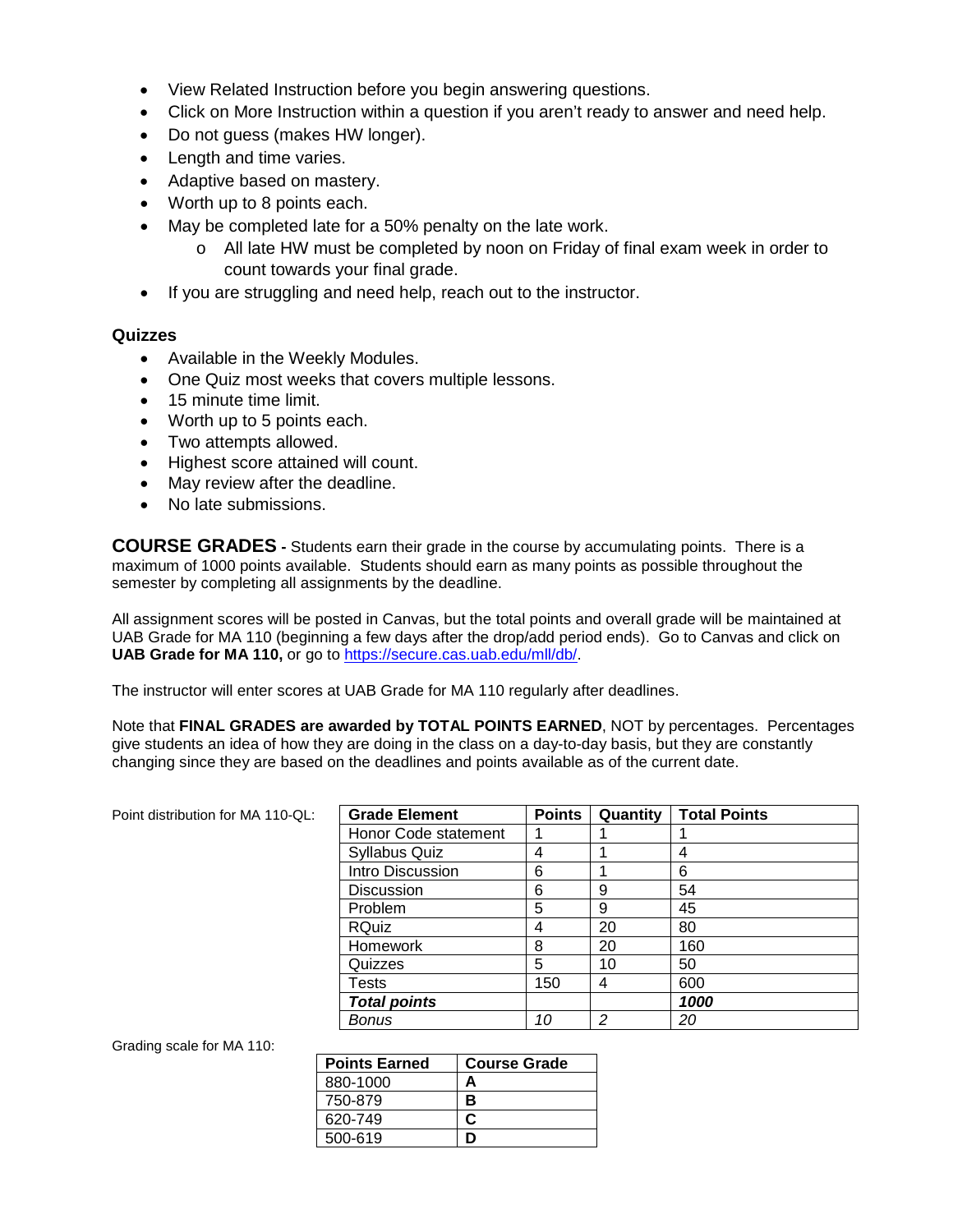|  | 500<br><b>Below</b> |  |
|--|---------------------|--|
|--|---------------------|--|

*Please note that at the end of the semester, if a student has earned 745 points and has a 74.5%, then he earns a final grade of C, not B, because GRADES are based on TOTAL POINTS.*

#### **MAKE-UP WORK POLICY**

There is NO makeup for missed assignments and deadlines except for HW. HW may be completed after the deadline for a 50% penalty on the late work as long as it is completed by noon on the Friday of final exam week. Two bonus assignments are available that are worth up to 10 points each to help students make up missed points.

Since this is an online class, all students must be able to maintain access to Canvas and their assignments during the term.

If a student misses **one** Test, he may request to replace the missed grade by taking the Makeup Test during final exam week. The student must email a request form to the instructor no later than 12:00pm on the last day of classes. The Makeup Test is a 2 hour comprehensive test that covers all material. *Note that only ONE missed test may be replaced.*

Excessive absences and missed assignments seriously jeopardize a student's ability to successfully complete the course. In the event of excessive absences, students should be prepared to officially withdraw from the course. In cases involving medical hardships, military duty, or other serious personal situations AFTER the withdrawal date for a course, the student may participate in the Academic Policy Appeal (accessed and submitted through Blazernet Links/Forms).

# **USEFUL WEBSITES FOR THIS COURSE**

BlazerNet (access to Canvas and Knewton): [uab.edu/blazernet](http://www.uab.edu/blazernet) Canvas Login/UAB eLearning: <http://www.uab.edu/elearning/canvas> UAB Grade for MA 110: <https://secure.cas.uab.edu/mll/db/> UAB Department of Mathematics (see Student Resources): <http://www.uab.edu/cas/mathematics/resources>

# **MATH HELP**

You should ALWAYS let your instructor know if you are having difficulty with the material. (S)he can offer suggestions and help.

#### **In Canvas**

- **Powerpoints** for each HW are located in the Weekly Modules. They show the learning objectives and instruction, and prepare you for the Reading Quiz.
- **All Tests formula sheet** --- This formula sheet may be opened in another window and used during testing. You are encouraged to use and become familiar with each formula sheet while completing your assignments.

**In Knewton** (through link in Canvas)

- Each HW has **Related Instruction**, which includes text and videos.
- **Test Review Center** (available 14 days before each Test).

The **Math Learning Lab** (**MLL**) in 202 Heritage Hall is available for student use Monday through Friday. Students in this course may use the computers to complete assignments, and they may get assistance from math tutors. Tutors will not solve all of your problems or sit with you for extended periods of time, but they will help guide you so that you can complete your work independently. No appointment is necessary. The hours of operation in the Fall and Spring are usually Monday through Thursday 9:00am to 8:00pm, and Fridays 9:00am to 3:00pm, and in the Summer the hours are usually Monday through Thursday 9:00am to 7:00pm, and Fridays 9:00am to 2:00pm. The MLL is closed during all holidays and breaks, and also during final exams (except for testing). For more information, go to<http://www.uab.edu/cas/mathematics/mll>. Please note that all computer use in the MLL is monitored.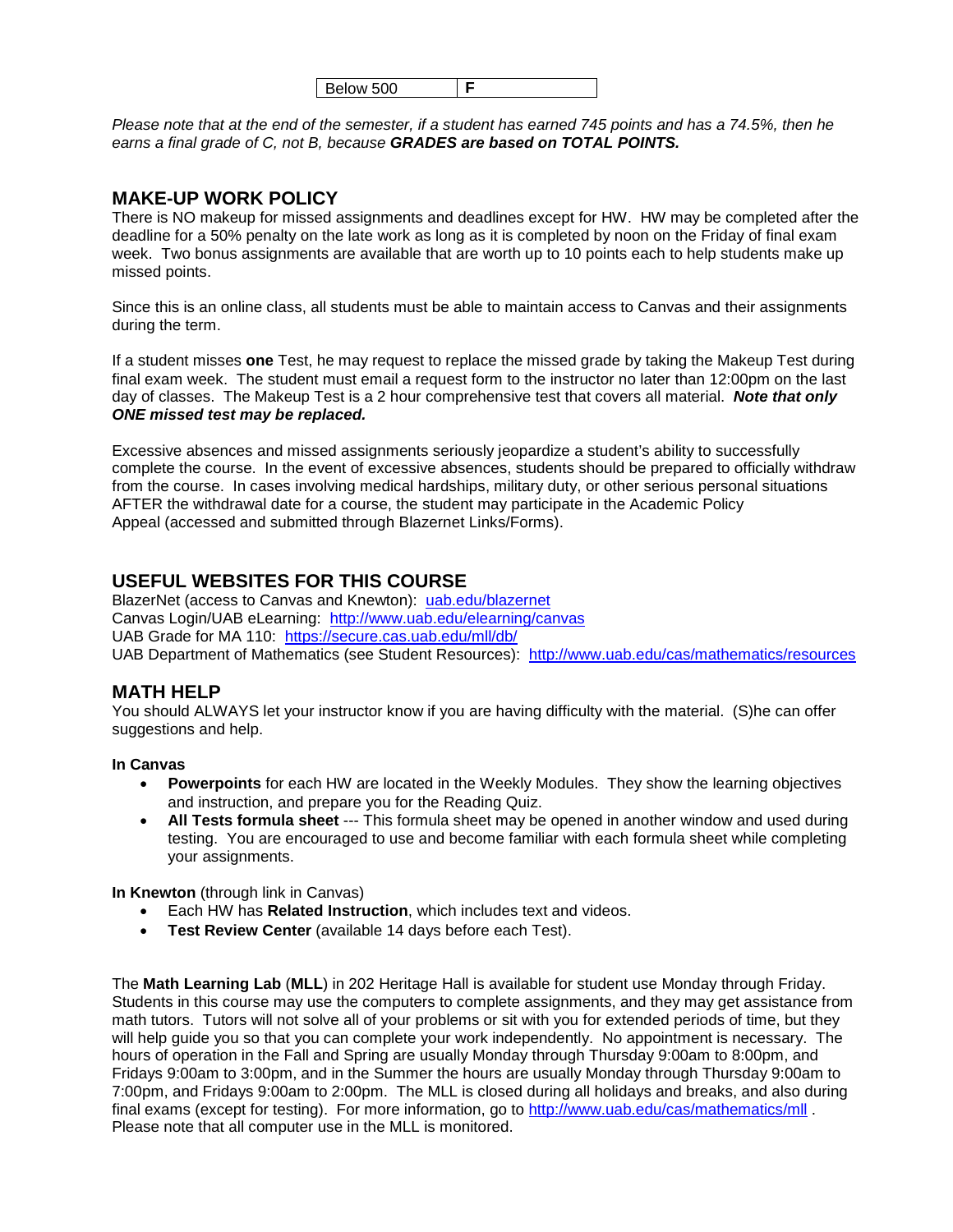The **Vulcan Materials Academic Success Center (VMASC)** provides students with a host of free services and resources that include Tutoring and Supplemental Instruction. For more information, go to [http://www.uab.edu/students/academics/student-success.](http://www.uab.edu/students/academics/student-success)

# **STUDENT/FACULTY INTERACTION**

Interaction will take place via Canvas Announcements, email, or by appointment.

The student will participate in this course by following the guidelines set forth in this Syllabus and the class Schedule, and any additional information provided by the Course Instructor.

Students are expected to participate in all activities, and to remain in regular contact with the Course Instructor.

Personal communication with the instructor should be done through Canvas or email. Students may also request a private meeting in person or by phone or in Zoom.

The Course Instructor will check emails daily and will respond to emails containing questions, comments, and concerns within 24 to 48 hours on weekdays and 48 hours on weekends.

Comments and scores on graded Problems are included in the Canvas gradebook. Scores can also be seen at UAB Grade for MA 110. Students are expected to review their grades to make sure they are recorded properly.

#### **TECHNICAL SUPPORT INFORMATION**

If technical problems are experienced with **BlazerNet,** students should contact UAB AskIT at <http://uab.edu/it/home/askit> and also inform the instructor.

For help within **Canvas**, students should use the HELP? tab at the bottom left navigation after they have logged in. They should also inform the instructor.

If technical problems are experienced with Knewton alta, students should log in and click on Chat or go to Help under their profile. They should also inform the instructor.

**NON-HARASSMENT, HOSTILE WORK/CLASS ENVIRONMENT –** The UAB College of Arts and Sciences **expects students to treat fellow students, their Course Instructors, other UAB faculty, and staff as adults and with respect**. No form of hostile environment or harassment will be tolerated by any student or employee. In this class we will only use constructive criticism and will work to build a community of lifelong learners.

# **ADAPTIVE NEEDS (ADA)** – **ADA CONSIDERATIONS**

UAB is committed to providing an accessible learning experience for all students. If you are a student with a disability that qualifies under Americans with Disabilities Act (ADA) and Section 504 of the Rehabilitation Act, and you require accommodations, please contact Disability Support Services (DSS) for information on accommodations, registration, and procedures. Requests for reasonable accommodations involve an interactive process and consist of a collaborative effort among the student, DSS, faculty and staff. If you are registered with DSS, please contact their office to discuss accommodations that may be necessary in this course. If you have a disability but have not contacted DSS, please call 205-934-4205 or visit <https://www.uab.edu/dss> or go to Hill Student Center Suite 409.

Students who have DSS-approved accommodations must notify the instructor as soon as possible and make arrangements to meet to discuss the accommodations. No accommodations will be granted until DSS documentation is provided and the student has discussed the accommodations with the instructor. Every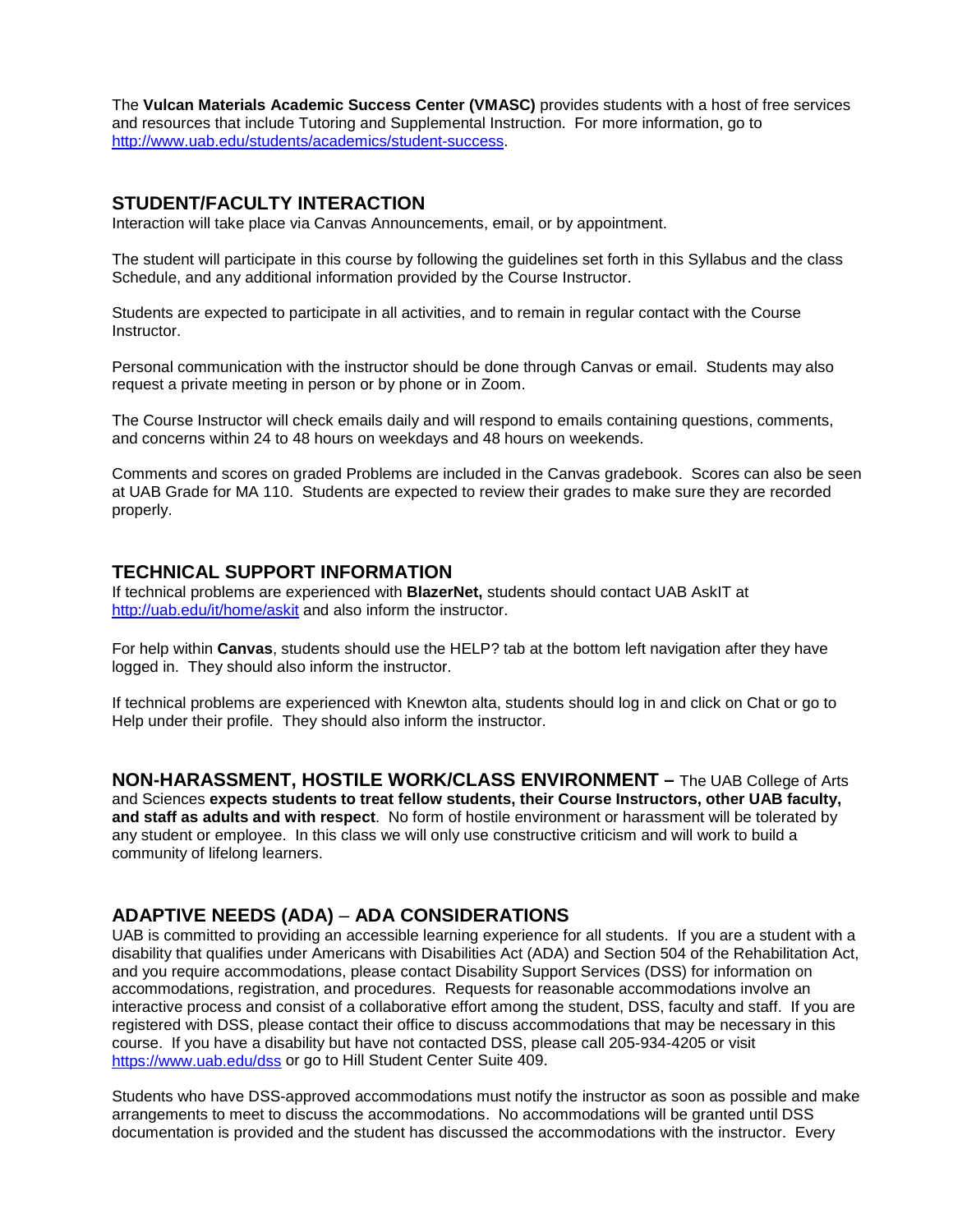reasonable request for accommodation will be met where possible. If a student feels he needs additional consideration, he should contact UAB Disability Support Services at 934-4025 and notify the instructor about the request.

#### **Title IX Statement**

UAB is committed to providing an environment that is free from sexual misconduct, which includes genderbased assault, harassment, exploitation, dating and domestic violence, stalking, as well as discrimination based on sex, sexual orientation, gender identity, and gender expression. If you have experienced any of the aforementioned conduct, we encourage you to report the incident. UAB provides several avenues for reporting. For more information about Title IX, policy, reporting, protections, resources and supports, please visit<https://www.uab.edu/titleix> for UAB's Title IX Policy, UAB's Equal Opportunity, Anti-Harassment Policy and Duty to Report and Non-Retaliation Policy.

**HONESTY AND PLAGIARISM -** The awarding of a university degree attests that an individual has demonstrated mastery of a significant body of knowledge and skills of substantive value to society. To ensure this, **UAB expects all students to abide by the UAB Academic Honor Code** and the **Non-Academic Student Code of Conduct.** Some of the honor code is shown below, but go to <http://www.uab.edu/students/one-stop/policies> to read the entire text of both policies.

# **The UAB Academic Honor Code**

UAB expects all members of its academic community to function according to the highest ethical and professional standards. Students, faculty, and the administration of the institution must be involved to ensure this quality of academic conduct. Academic misconduct undermines the purpose of education. Such behavior is a serious violation of the trust that must exist among faculty and students for a university to nurture intellectual growth and development. Academic misconduct can generally be defined as all acts of dishonesty in an academic or related matter.

Academic dishonesty includes, but is not limited to, the following categories of behavior:

**ABETTING** is helping another student commit an act of academic dishonesty. *Allowing someone to sign the roll for you or copy your quiz answers are examples of abetting.*

**CHEATING** is the unauthorized use or attempted use of unauthorized materials, information, study aids, the work of others, or computer-related information. *Getting someone to do your work or using a cell phone or unauthorized materials during a test are examples of cheating.*

**PLAGIARISM** means claiming as your own the ideas, words, data, computer programs, creative compositions, artwork, etc., done by someone else. Examples include improper citation of referenced works, the use of commercially available scholarly papers, failure to cite sources, or *copying another person's ideas*.

**FABRICATION** means presenting falsified data, citations, or quotations as genuine.

**MISREPRESENTATION** is falsification, alteration, or the misstatement of the contents of documents, academic work, or other materials related to academic matters, including work substantially done for one class as work done for another without receiving prior approval from the instructor.

Violations of the UAB Academic Honor Code are punishable by a range of penalties, from receiving a failing grade on an assignment to an F in the course to dismissal. Any course grade of F for academic misconduct supersedes any other grade or notation for that class. Withdrawal from a course while a possible violation of the Academic Honor Code is under review will not preclude the assignment of a course grade that appropriately reflects the student's performance prior to withdrawal if the violation is substantiated.

**TURNITIN** - UAB reserves the right to use electronic means to detect and help prevent plagiarism. By enrolling at UAB, students agree to have course documents submitted to www.Turnitin.com or other means